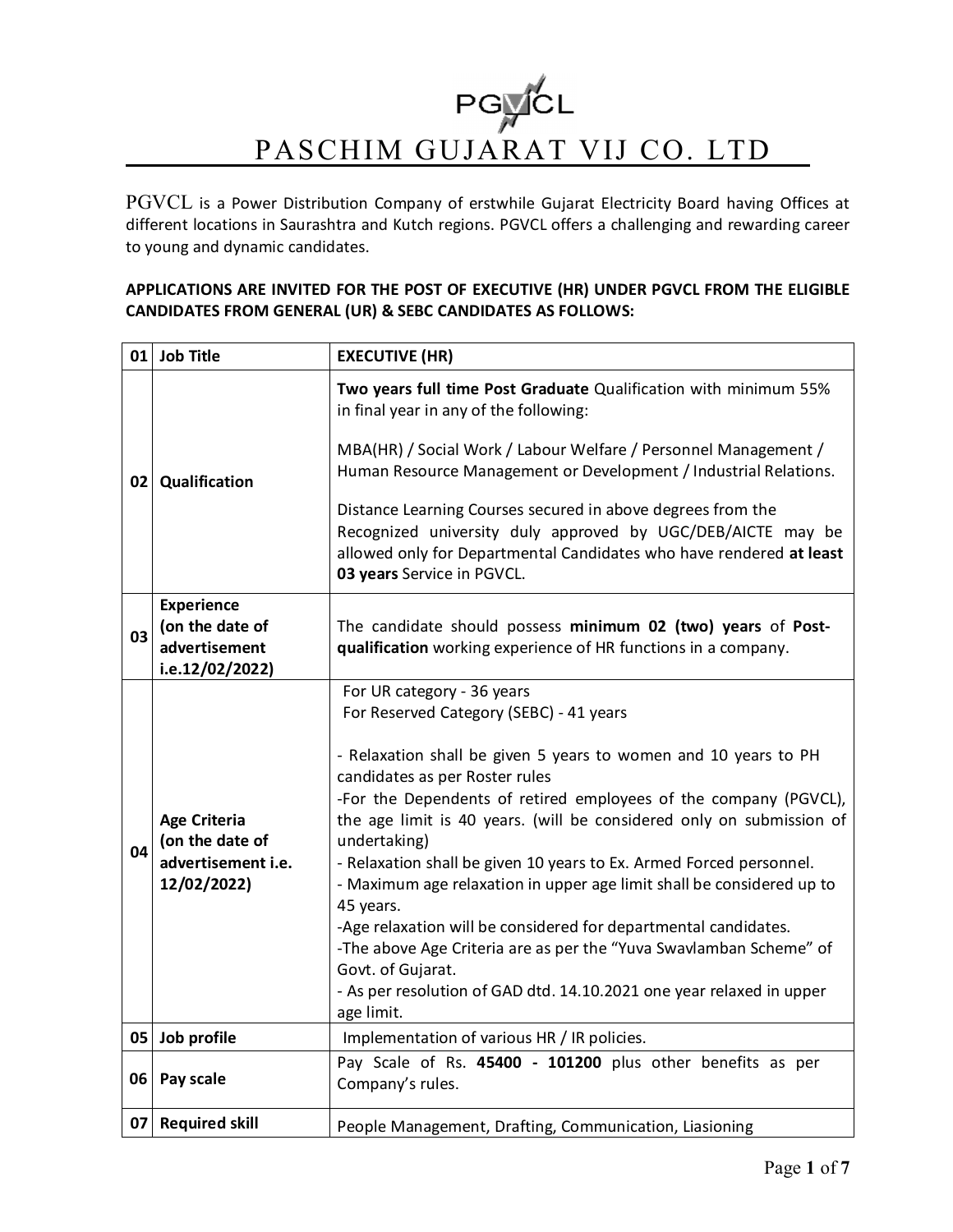#### **08. VACANCIES: 02 (Two)**

**The Roster position for current vacancies is as below.**

| Category | <b>UR</b> | <b>SEBC</b> |
|----------|-----------|-------------|
| Vacancy  | 01        | 01          |

- The stated vacancies with roster position are probable and the actual vacancies and roster position may vary. Actual vacancies and subsequent vacancies are subject to promotions, retirement, separation on any other account, sanction, abolition of post, etc. No candidate shall claim a right based on the above stated vacancies roster position.
- State Government policy for reservation of women & Domicile shall be followed.

# **09. Fees (Non-Refundable): (Only online payment will be accepted)**

| <b>FEES</b>      | Rs.500.00 (including GST)                                                                                                                      |
|------------------|------------------------------------------------------------------------------------------------------------------------------------------------|
| (NON REFUNDABLE) | • Candidate has to pay application fees On-line through Credit<br>Card / Debit Card / Net Banking.                                             |
|                  | Bank charges shall be borne by candidate.                                                                                                      |
|                  | Application fee once paid shall not be refunded or shall not be<br>adjusted in any subsequent Recruitment Process, under any<br>circumstances. |
|                  | • No other mode of payment i.e., Demand Draft, Money Order,<br>Postal Order, Cheque etc. is acceptable.                                        |

#### **10. IMPORTANT DATES:**

| <b>Start Date and Time of Registration</b> | 12/02/2022, 10:30 AM |
|--------------------------------------------|----------------------|
| Last Date & Time of Registration           | 04/03/2022, 06:00 PM |

## **GENERAL TERMS AND CONDITIONS:**

The Candidates are requested to carefully read the terms and conditions stated below:

01. Candidates are required to submit **ONLINE Application** only.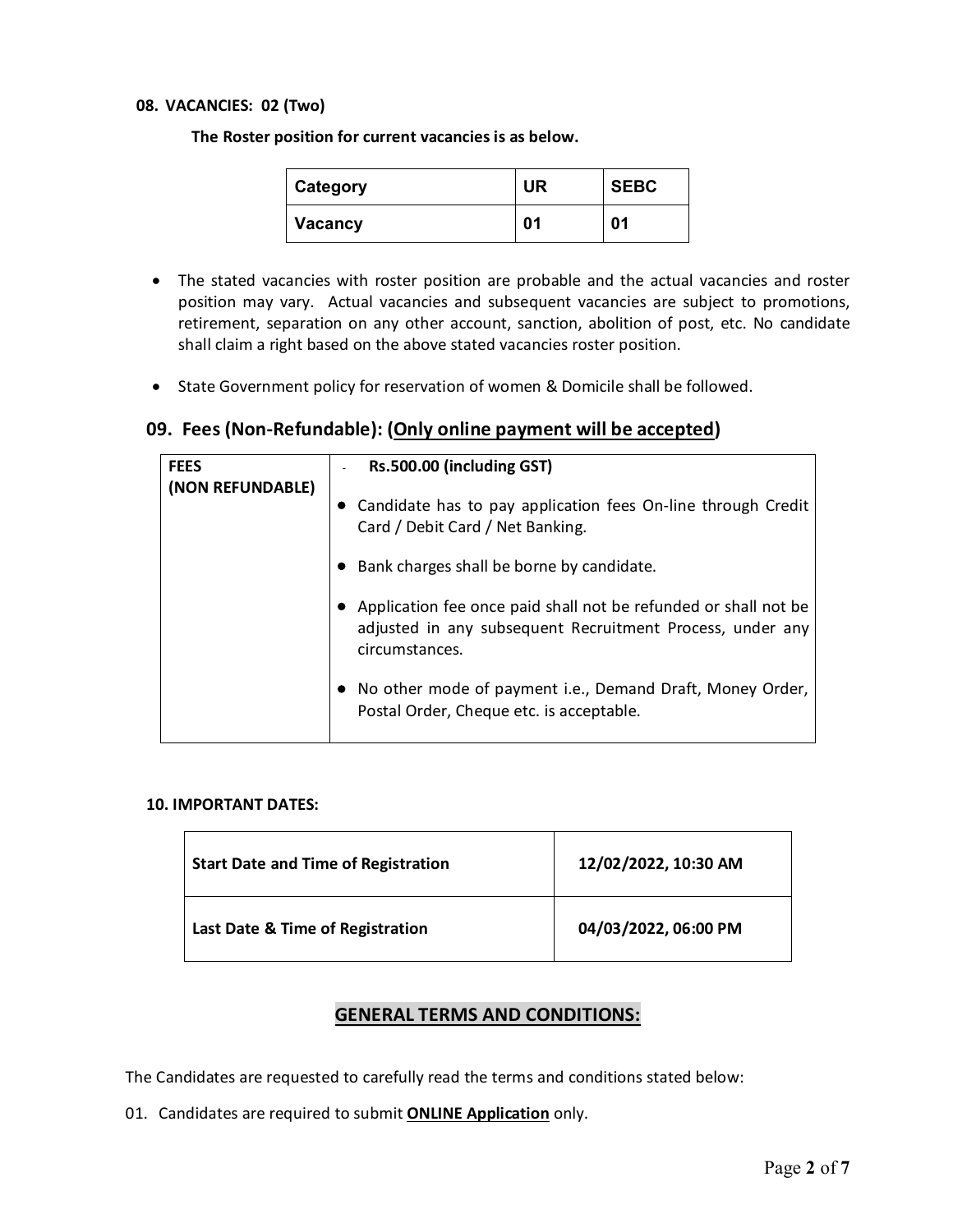- 02. The candidates shortlisted for written test / online test on basis of their "on line applications" shall not be required to submit photocopies of all the relevant certificate at present. The photocopies of all the relevant certificates shall be submitted as and when required and subsequently, the original certificates for verification as and when required.
- 03. The Management reserves the right to short-list, select and reject any candidates for Written Test for selection.
- 04. The Management reserves the right to cancel the Selection List at any time at its sole discretion, without assigning any reasons thereof.
- 05. Filling up of the post is at the discretion of Management based on suitability of candidates. The management in all matters relating to eligibility, acceptance or rejection of the application made, shall be final and management will not entertain any enquiry or correspondence in this regard.
- 06. Persons with Disability can apply and shall have to submit valid Certificate of Civil Surgeon, indicating existing Percentage of disability. Their applications will be considered as per rules of the Company.
- 07. The candidates who have been given grades in their result (graduation/post-graduation) shall have **to submit a certificate issued by their University/Institute specifying percentage of last year / last two semesters** equivalent to the grades obtained by them along with decimals.
- 08. The candidates working in Government / Semi Government or PSU Organization shall have to produce "**NO OBJECTION CERTIFICATE**" from the concerned organization, failing which, their candidature will be disqualified.
- 09. If the selected candidate is working in any company or organization, he/she shall have to produce relieving letter from the previous employer at the time of resuming their duty, failing which, their appointment order shall stand cancelled.
- 10. Minimum 60% of representation in selection will be of local resident of Gujarat State as per GR dtd.31.03.95. Candidate shall have to submit the Domicile Certificate of being resident of Gujarat State if he/she claims appointment under 60% quotas.
- 11. Mere submission of application does not guarantee the adequacy of candidature for being considered for the further selection process.
- 12. The tentative syllabus for the exam will be including but not limited to following topics/areas and emphasis could differ.

There will be three (3) sections in multiple choice question paper having approximate weightage for each section as under:

| General Knowledge             | 10%        |
|-------------------------------|------------|
| English Language              | <b>20%</b> |
| <b>HR, IR and Labour Laws</b> | <b>70%</b> |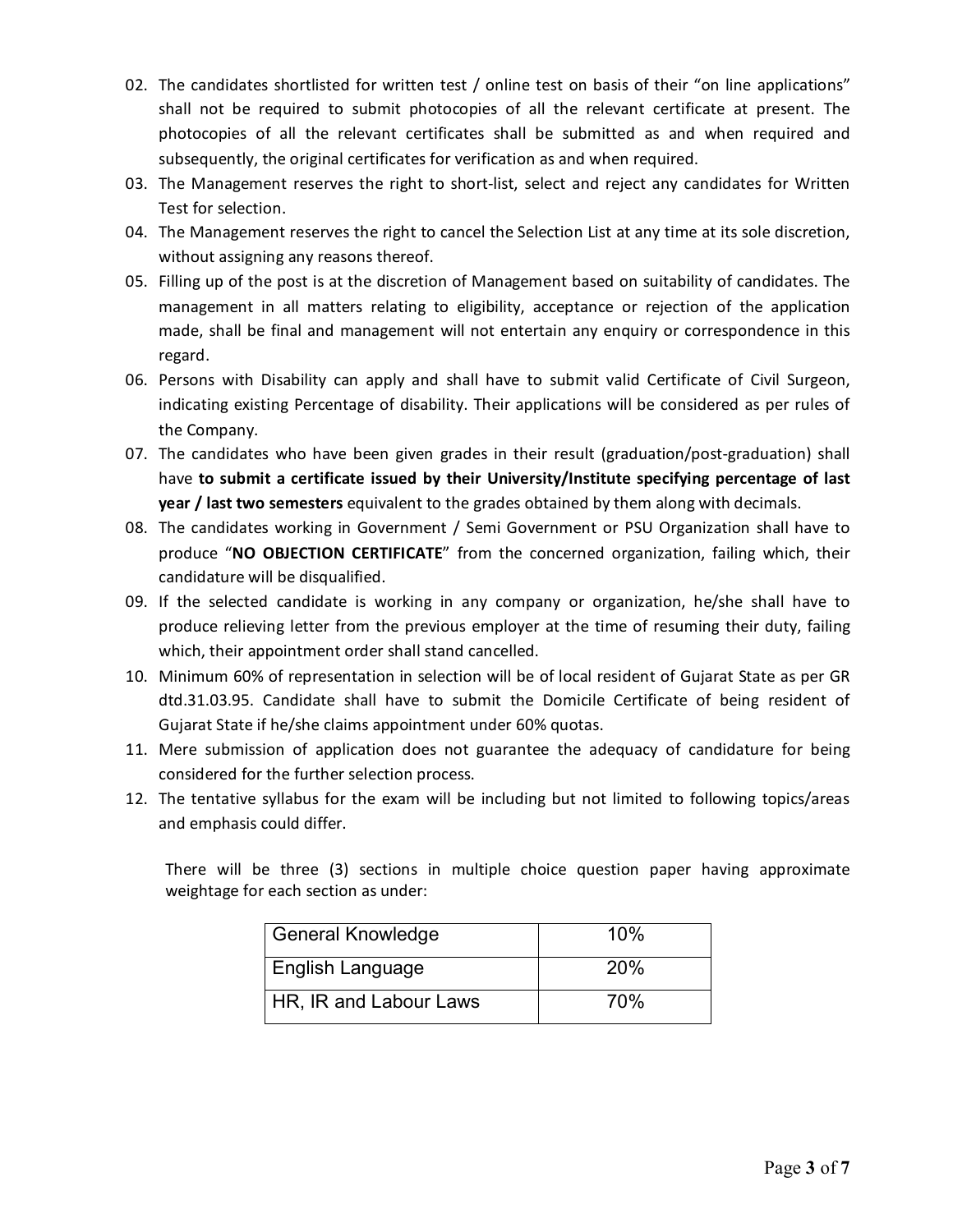The syllabus of HR, IR and Labour Laws may include;

| <b>HR</b>                                         | $_{\rm IR}$                  | <b>Labour Laws</b>                                          |  |
|---------------------------------------------------|------------------------------|-------------------------------------------------------------|--|
| • HR Planning                                     | Principal of<br>$\bullet$    | Part A                                                      |  |
| • Recruitment &                                   | <b>Natural Justice</b>       | • The Industrial Disputes Act                               |  |
| Selection                                         | Disciplinary<br>$\bullet$    | $-1947$                                                     |  |
| • Training $&$                                    | <b>Actions</b>               | The Contract Labour                                         |  |
| Development                                       | Proceedings &                | (Regulation & Abolition)                                    |  |
| • Performance                                     | Departmental                 | Act - 1970                                                  |  |
| appraisal                                         | <b>Inquiry</b><br>Proceeding | • The Bombay Shops &                                        |  |
| Wage & Salary<br>Administration                   | Code of Discipline           | <b>Establishment Act -1948</b><br>• The Employees Provident |  |
|                                                   | Negotiating skill            | <b>Funds &amp; Misc. Provisions</b>                         |  |
| • Career Planning &<br><b>Succession Planning</b> | and participative            | Act - 1952                                                  |  |
| Incentives & Rewards                              | decision making              | • The Trade Union Act -                                     |  |
| Employee Welfare &                                | Union<br>$\bullet$           | 1926                                                        |  |
| <b>Social Security</b>                            | management                   | The Industrial Employment<br>$\bullet$                      |  |
| • Social research                                 | Industrial                   | (Standing Orders) Act -                                     |  |
| methods                                           | Psychology                   | 1946                                                        |  |
|                                                   |                              | The Minimum Wages Act -<br>$\bullet$                        |  |
|                                                   |                              | 1948                                                        |  |
|                                                   |                              | • The Payment of Wages                                      |  |
|                                                   |                              | Act - 1936                                                  |  |
|                                                   |                              | The Employee's<br>$\bullet$                                 |  |
|                                                   |                              | Compensation Act - 1923<br>• The Payment of Bonus Act       |  |
|                                                   |                              | $-1965$                                                     |  |
|                                                   |                              | • The Payment of Gratuity<br>Act - 1972                     |  |
|                                                   |                              | • The Maternity Benefit Act -                               |  |
|                                                   |                              | 1961                                                        |  |
|                                                   |                              | The Apprentices Act -<br>1961                               |  |
|                                                   |                              | Part B                                                      |  |
|                                                   |                              | The constitution of India                                   |  |
|                                                   |                              | (pertinent articles to labour                               |  |
|                                                   |                              | laws & fundamental rights)                                  |  |
|                                                   |                              | The Right to Information<br>$\bullet$                       |  |
|                                                   |                              | Act -2005                                                   |  |
|                                                   |                              | • The Person with                                           |  |
|                                                   |                              | <b>Disabilities (Equal</b>                                  |  |
|                                                   |                              | Opportunities, Protection<br>of Rights and full             |  |
|                                                   |                              | Participation) Act, 1995                                    |  |
|                                                   |                              | The Sexual Harassment of<br>$\bullet$                       |  |
|                                                   |                              | Women at workplace                                          |  |
|                                                   |                              | (Prevention, Prohibition                                    |  |
|                                                   |                              | and Redressal) Act, 2013                                    |  |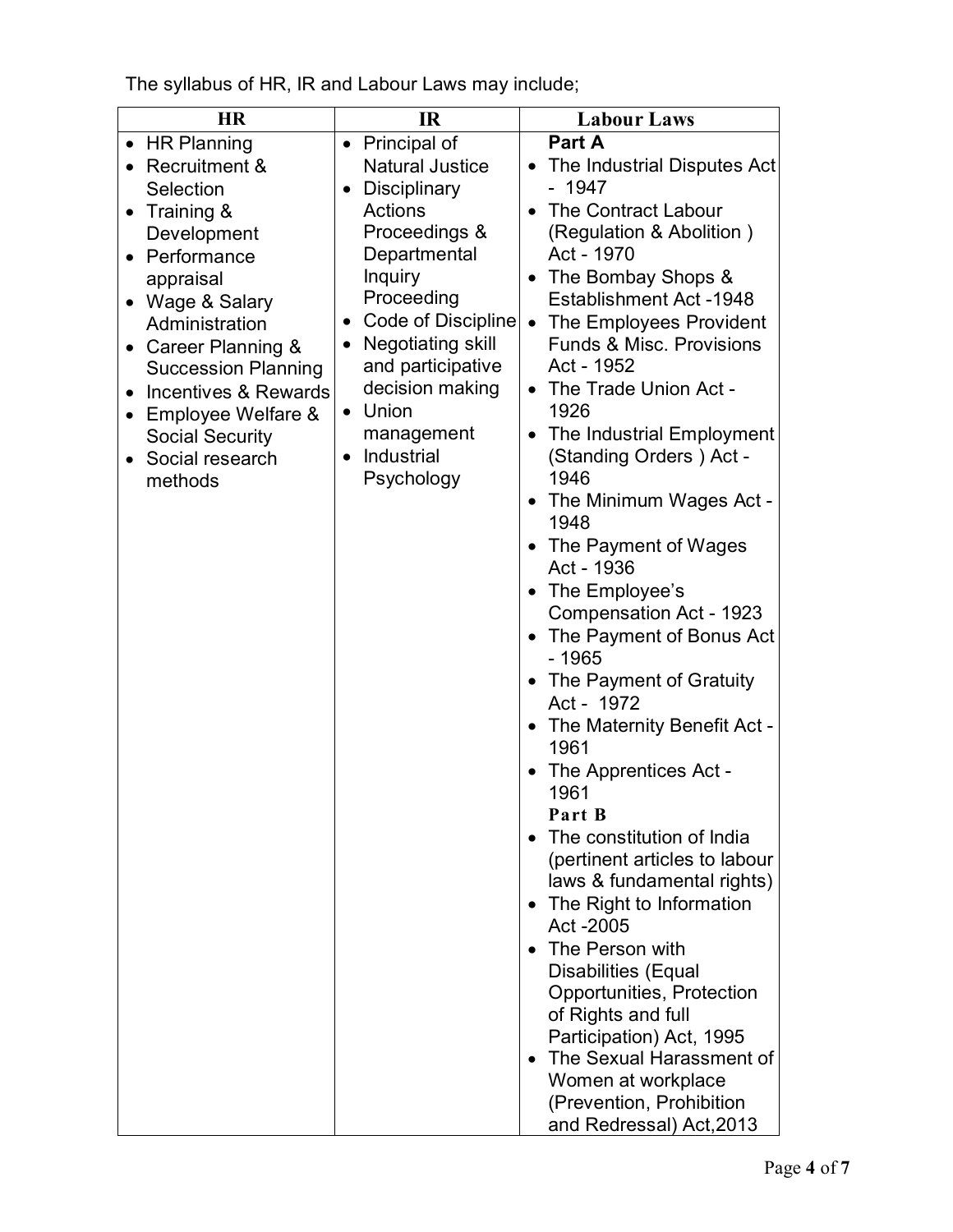#### **The Question Paper Will Be In English Language Only**

- 13. The question paper for the exam shall be consisting of 100 questions and the paper shall be of 100 marks. There shall be negative marking system and  $1/4<sup>th</sup>$  mark for each wrong answer shall be deducted to arrive at total marks scored.
- 14. The selection shall be carried out in two stages as under:
	- 1. On-line /written test will be consisting of 100 marks. The weightage of On-line / written test would be 85%
	- 2. Personal Interview. The weightage of this stage would be 15%.
- 15. In case of Written Test examination the evaluation of the OMR Sheets of the written test shall be evaluated on computer, as per entries made in OMR Sheets by the Candidates. As the evaluation done on the Computer by scanning thereby eliminating manual evaluation, rechecking or 'inspection of OMR Sheets, subsequent to written test, will not be entertained by the Company.
- 16. If the application received in large numbers, then examination scheduled to be held in multiple batches and candidates' scores will be as per normalization methodology before result declaration.
- 17. As per GSO-3 the minimum eligibility cut off marks for selection will be 50 and above marks for unreserved candidates and 45 and above for reserved candidates. However, the selection will be made purely on the basis of merit considering available vacancies and reservation rules.
- 18. 05% marks (of secured marks in Exam) over and above actual marks secured shall be added in case of Widow Female Candidates. The widow female candidate, if remarried shall not be given advantage of grace of 5 % marks. Further, the widow candidate shall categorically state so and inform if she is remarried with necessary documentary proofs.
- 19. While preparing selection list, if two or more candidates found with equal marks in Exam, they will be kept in merit according to their date of birth i.e. elder will be kept in priority to younger and if the date of birth is also found same, then they will be kept in priority according to alphabet seniority of name. The Selection List as and when required as per the vacancy position shall be drawn from result published. The result published shall be valid for the period of one year from the date of publication.
- 20. In case of name or caste differ due to marriage or any other reason in educational certificates; then attach the copy of Gazette for transfer of name or caste, failing which, the candidature for the further process will be rejected.
- 21. Caste (Reserved Category) Certificate of Gujarat State only will be considered.
- 22. Reserved category candidates who fulfill the qualification and age criteria shall have to submit valid certificate issued by appropriate authority of Gujarat State
- 23. SEBC candidates who fulfill the qualification and age criteria shall have to submit valid Non-Creamy Layer Certificate issued (in Gujarati - **પરિશƧટ "ક"**/ **પરિશƧટ**-**૪ (Ȥુજરાતી)**) by the Competent Authority of Gujarat State.
- 24. No travelling fare will be paid to any candidate for attending the Written Test / Personal Interview as the case may be.
- 25. The result of the test shall be published by PGVCL and shall be displayed on PGVCL's website. The Selection List as and when required as per the vacancy position shall be drawn from result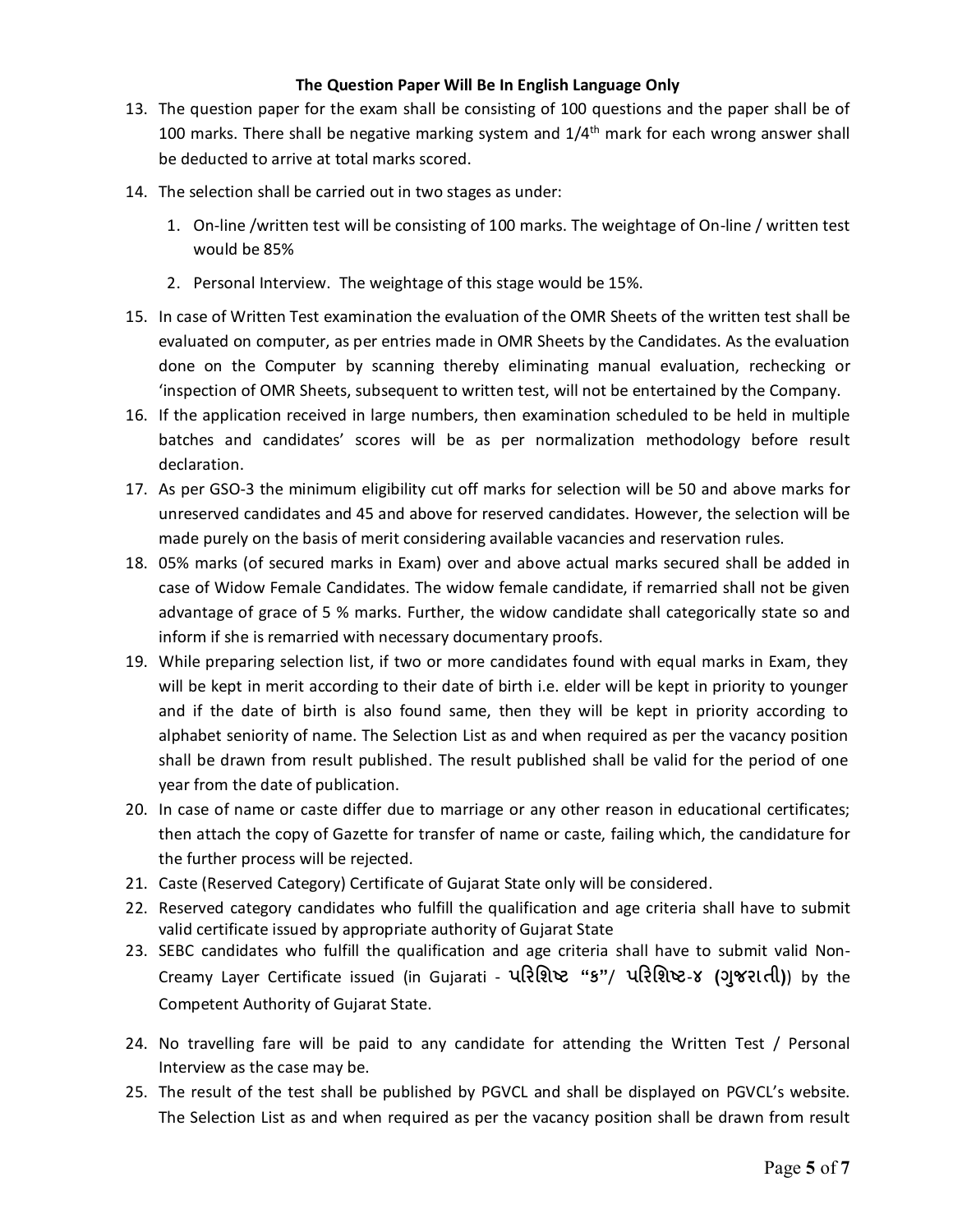published. The result published shall be valid for the period of one year from the date of publication.

- 26. Candidates are requested to apply only if they are fulfilling requisite criteria. Since, we are not seeking all the documents at the time of application submission written test; candidate has to doubly ensure that he/she fulfills all the requisite criteria. All the documents of selected Candidates shall be verified at appropriate stage and if found not fulfilling any criteria, his/her candidature shall be cancelled immediately and his/her shortlisting in selection list shall not be a ground for claiming employment/ recruitment.
- 27. Candidates are requested to visit on [www.pgvcl.com/recruitment](http://www.pgvcl.com/recruitment) for regular updates regarding schedule of test and other relevant notifications.
- 28. The selected candidates shall be posted under the jurisdiction of PGVCL. The candidate selected for the post, shall not be transferred from PGVCL to any other Subsidiary Company of GUVNL.
- 29. In case of selection, the candidates have to fulfill the requisite physical fitness standards as per company's rules.
- 30. Any application, even under the R.T.I. Act, seeking any information, will not be entertained till the completion of the entire recruitment process.
- 31. Applicants who complete all the tasks successfully of online application process shall only be considered for further selection process.
- 32. Candidates meeting the above criteria and interested may apply **COMPULSORILY ONLINE.**
- 33. Canvassing in any form shall debar the candidate from selection.

| <b>Help Desk</b>                                                                |              |  |
|---------------------------------------------------------------------------------|--------------|--|
| <b>Contact No.</b>                                                              | 0281-2380425 |  |
| Timing for inquiry will be on all working days during 10:30 am to 6:00 pm only. |              |  |

# **Documents to be produced as and when required by the Company**

Application Format duly filled in with:

- 1. Online application form along with two recent passport size photographs should be affixed on the application form.
- 2. Attested copy of
	- $\checkmark$  School Leaving Certificate.
	- All Mark sheets of Post -Graduation issued by College/University.
	- **Certificate from the institute/ university mentioning percentage marks obtained in case grading system is in place (i.e. of last two semesters / last year).**
	- $\checkmark$  Degree Certificate,.
	- $\checkmark$  Caste Certificate (if applicable).
	- $\checkmark$  Valid Non Creamy Layer certificate in case of SEBC
	- $\checkmark$  Disability Certificate

Valid Caste (Roster Category) Certificate of Reserved category of Gujarat State only will be considered.